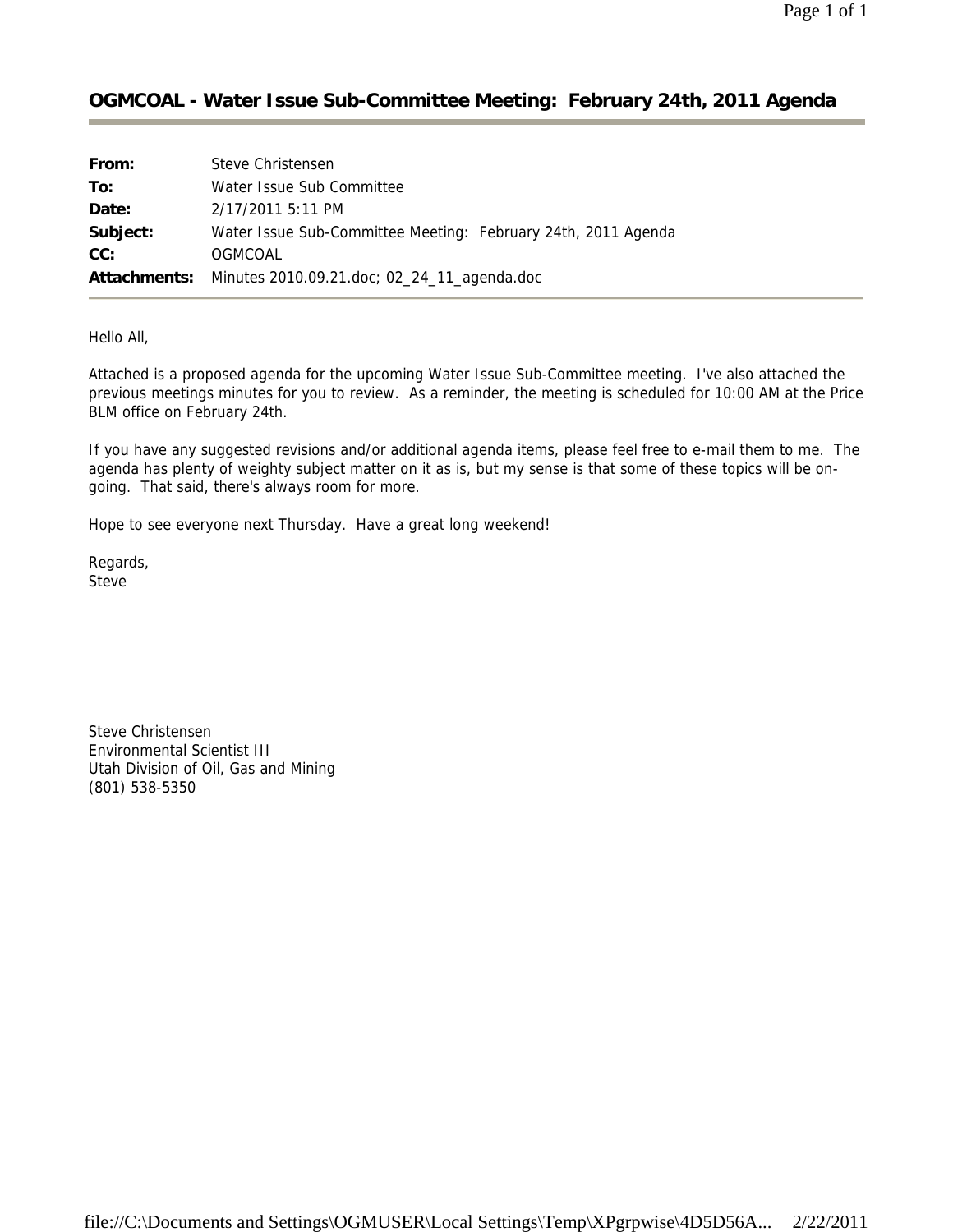# **INTERAGENCY COAL COORDINATION GROUP WATER ISSUE SUBCOMMITTEE February 24th, 2011 10:00 AM BLM Building - Price Conference Call # 866-782-3847 Pass Code: 1606521#**

- 1. Welcome
- 2. Review/Approval of Minutes from September  $21<sup>st</sup>$ , 2010 Meeting
- 3. Continuing Wt. Rights Work in Sufco Expansion Areas (DWRi)
- 4. Memo from State Engineer (DWRi)-follow up item. a. Clarification on when water rights required.
- 5. North Water Springs Update: (USDA Forest Service/DOGM)
- 6. Lila Canyon Diligence Claims Update (BLM)
- 7. Crandall Canyon Update (DOGM)
- 8. Long-term Mine Water Discharge Post-Mining (All)
	- a. What can mining companies expect in terms of potential problems?
	- b. Bonding/Funding over long term.
	- c. Contingency plan development.
- 9. Mechanism to Utilize Water Storage Capacity of Mined Out Areas for Public/Irrigation. (BLM- J. McKenzie)
- 10.Additional Issues
- 11. Next Meeting: Time / Issues & Assignments
- 12. Adjourn

### **Mission Statement**

The Water Issues Subcommittee was created in 2009 to promote greater communication, coordination and discussion among the Interagency Coal Coordination Group about water issues relative to mining.